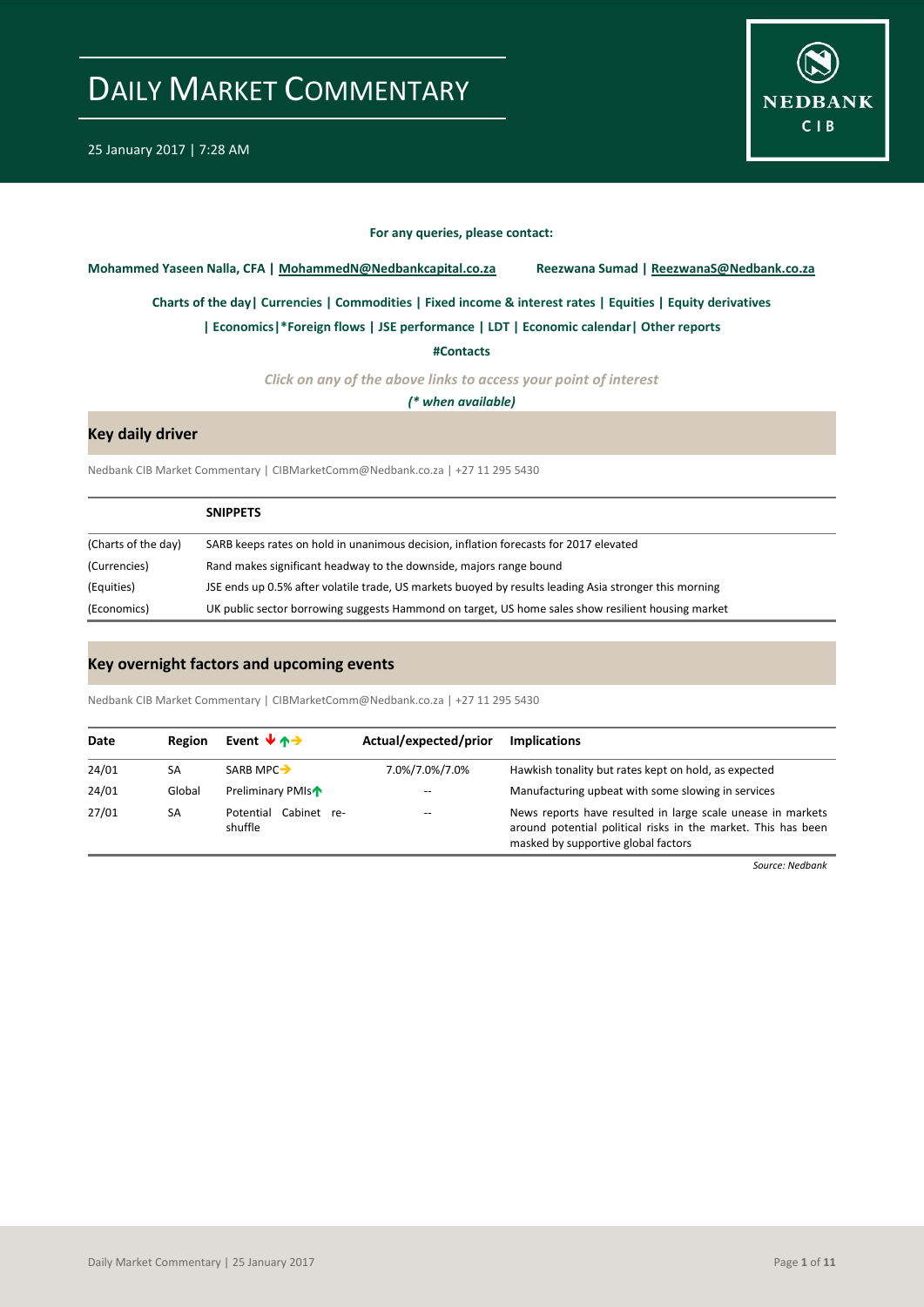## <span id="page-1-0"></span>**Charts of the day** [back to top](#page-0-0) **back to top**

Nedbank CIB Market Commentary | CIBMarketComm@Nedbank.co.za | +27 11 295 5430

- The SARB left the repo rate unchanged at 7% yesterday, with the prime rate at 10.5%, in a unanimous decision. The Governor outlined a hawkish statement with inflation risks still to the upside and growth risks to the downside.
- The SARB's inflation forecast was increased substantially to an average of 6.2% for 2017, with the peak of around 6.6% seen to be sustained during Q1 2017. This compares to the previous forecast of an average of 5.8% for 2017 with a peak of 6.1% in the first quarter. CPI is seen to breach the upper end of the 3-6% target band for most of 2017, only falling within the band during Q4 2017 and thereafter an average of 5.5% in 2018. Risks cited were: the rand, slower pace of food disinflation, higher oil prices and the potential for credit rating downgrade. The governor highlighted the risks we remain wary of which is lower food disinflation related to meat price risks to upside as well as fuel costs limiting downside in food inflation.
- The GDP growth forecast for 2016 was left unchanged at 0.4%. The 2017 GDP forecast was marginally decreased to 1.1% while the 2018 forecast was flat at 1.8%. The global outlook remains uncertain despite increased optimism regarding US growth following the US presidential elections. The risk of a stronger dollar and a negative spill over to US growth in the longer term remains a potential headwind. The positive terms of trade effect premised on a modest increase in commodity prices has helped and is expected to result in a narrower current account deficit over the forecast period.
- The SARB reiterated that we are currently close to the end of the current hiking cycle but that this does not mean that cuts are imminent. The reason for this was the concern around potential second round effects which may emerge despite the lack of an impact from rand pass through. As such, the SARB espoused vigilance and indicated that this supported an unchanged view at this stage.
- The MPC's tonality and position is in line with our view which at this stage appears more hawkish than some. We do see their profile as too elevated for 2017. Our view is for rates on hold throughout this year with a possibility for a move at the tail end of the year, highly dependent on ZAR developments.



#### **Real rates remain accommodative**

#### **Growth remains in the doldrums**

*Source: Bloomberg, Nedbank*

![](_page_1_Figure_11.jpeg)

*Source: Bloomberg, Nedbank*

![](_page_1_Figure_13.jpeg)

![](_page_1_Figure_14.jpeg)

*Source: Bloomberg, Nedbank*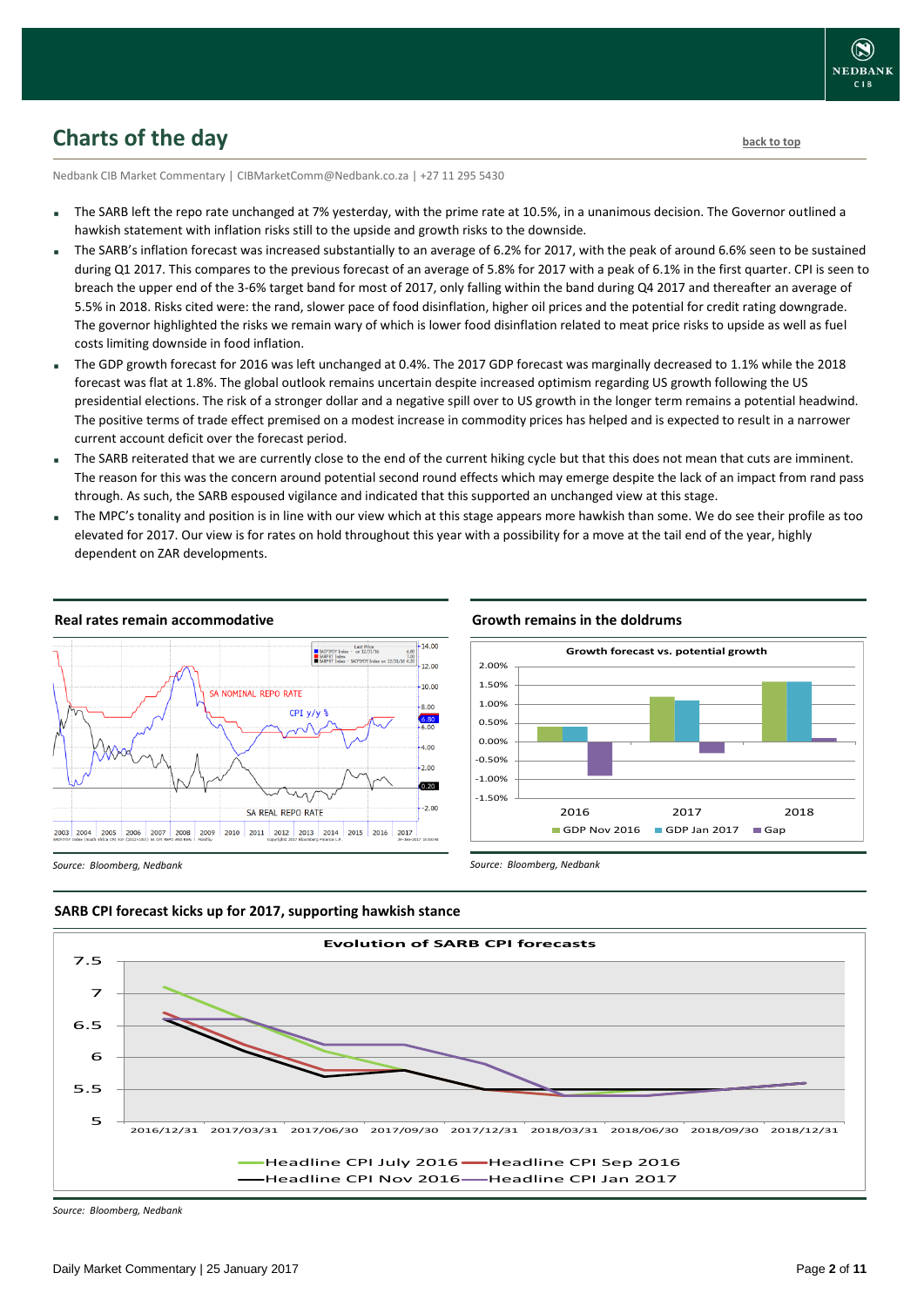![](_page_2_Picture_0.jpeg)

## <span id="page-2-0"></span>**Currencies [back to top](#page-0-0)**

Business Banking FX | +27 11 535 4003 | Corporate FX | +2711 535 4002 | Institutional FX | +2711 535 4005

- Yesterday the local trading session opened with the rand trading in the mid 13.40's. After a sedate start, the local unit found support and once it breached below the significant level at 13.40000, the move quickly gained momentum and we touched a best level of 13.2875, although the trading at this extreme was brief. We closed the day trading at 13.3450.The overnight session was quiet and this morning the rand is currently trading at 13.3800, EURZAR trading at 14.3565, GBPZAR at 16.7415.
- International markets had a relatively quiet session. The euro was confined to a limited range on the day, trading between 1.0729 and 1.0773, this morning currently trading at 1.0730. Gold, this morning some 10 dollars off from the local close, trading at 1205.00.
- No local data releases today, from France we have business and manufacturing confidence and the German IFO index, from the U.S we have mortgage applications and house price index.
- After a number of forays into the low 13.40's over the recent past, yesterday the rand managed to breach this technically significant level. As per the above the gains to the downside were rapid and as was to be expected, importers utilised the improvement to take cover. The next technical target on the downside around 13.19/2000. The MPC left rates on hold in line with our view and indications are that the hiking cycle has potentially reached an end. Possible trading range in the rand today, 13.2000 to 13.50000.

| <b>Majors</b>                   | Last price | $\%$ $\Delta$<br>$-1d$ | $\%$ $\Delta$<br><b>MTD</b> | $\%$ $\Delta$<br><b>YTD</b> | <b>Month</b><br>trend | <b>USD</b> trend    |
|---------------------------------|------------|------------------------|-----------------------------|-----------------------------|-----------------------|---------------------|
| <b>GBPUSD</b>                   | 1.25       | $-0.08$                | 1.43                        | 1.43                        | ♠                     | <b>USD</b> weakness |
| <b>EURUSD</b>                   | 1.07       | $-0.25$                | 2.03                        | 2.03                        | ⇮                     | USD weakness        |
| <b>USDJPY</b>                   | 113.57     | 0.01                   | $-2.90$                     | $-2.90$                     | ⊕                     | USD weakness        |
| <b>USDAUD</b>                   | 1.33       | 0.64                   | $-4.51$                     | $-4.51$                     | ⊕                     | USD weakness        |
| Rand crosses                    | Last price | $\%$ $\Delta$<br>$-1d$ | $\Delta$<br><b>MTD</b>      | $\%$ $\Delta$<br><b>YTD</b> | <b>Month</b><br>trend | <b>ZAR</b> trend    |
| <b>USDZAR</b>                   | 13.38      | 0.20                   | $-2.62$                     | $-2.62$                     | ⊕                     | ZAR strength        |
| <b>GBPZAR</b>                   | 16.75      | 0.12                   | $-1.16$                     | $-1.16$                     | ⊕                     | ZAR strength        |
| <b>EURZAR</b>                   | 14.36      | $-0.05$                | $-0.66$                     | $-0.66$                     | ⊕                     | ZAR strength        |
| <b>AUDZAR</b>                   | 10.09      | $-0.42$                | 1.95                        | 1.95                        | ⇑                     | ZAR weakness        |
| <b>ZARJPY</b>                   | 8.49       | $-0.20$                | $-0.49$                     | $-0.49$                     | ⊕                     | ZAR weakness        |
| <b>African FX</b>               | Last price | $\%$ $\Delta$<br>$-1d$ | %Д<br><b>MTD</b>            | $\%$ $\Delta$<br><b>YTD</b> | <b>Month</b><br>trend | <b>ZAR</b> trend    |
| ZARMWK (Malaw ian kw acha)      | 54.23      | $-0.11$                | 2.35                        | 2.35                        | ♠                     | ZAR strength        |
| ZARBWP (Botsw ana pula)         | 0.78       | $-0.25$                | 0.60                        | 0.60                        | ⇑                     | ZAR strength        |
| ZARKES (Kenyan shilling)        | 7.77       | $-0.19$                | 4.14                        | 4.14                        | ⇑                     | ZAR strength        |
| ZARMUR (Mauritian rupee)        | 2.67       | $-0.14$                | 1.87                        | 1.87                        | ⇑                     | ZAR strength        |
| ZARNGN (Nigerian naira)         | 23.51      | $-0.40$                | 2.50                        | 2.50                        | ⇮                     | ZAR strength        |
| ZARGHS (Ghanian cedi)           | 0.32       | $-0.03$                | 4.47                        | 4.47                        | ⇑                     | ZAR strength        |
| ZARZMW (Zambian kw acha)        | 0.74       | $-0.19$                | 1.49                        | 1.49                        | ⇑                     | ZAR strength        |
| ZARMZN (Mozambican metical)     | 5.26       | $-0.20$                | 0.94                        | 0.94                        | ⇑                     | ZAR strength        |
| Source: Bloomberg & Nedbank CIB | Time       |                        | 2017/01/25 07:13            |                             |                       |                     |

*\*Please note that the sign on the % change reflects the change on the headline number. The narrative indicates the trend direction over the month. For trade in any of these currencies, contact our FX dealing desks*

![](_page_2_Figure_10.jpeg)

#### **EUR/USD**

![](_page_2_Figure_12.jpeg)

*Source: Bloomberg, Nedbank*

*Source: Bloomberg, Nedbank*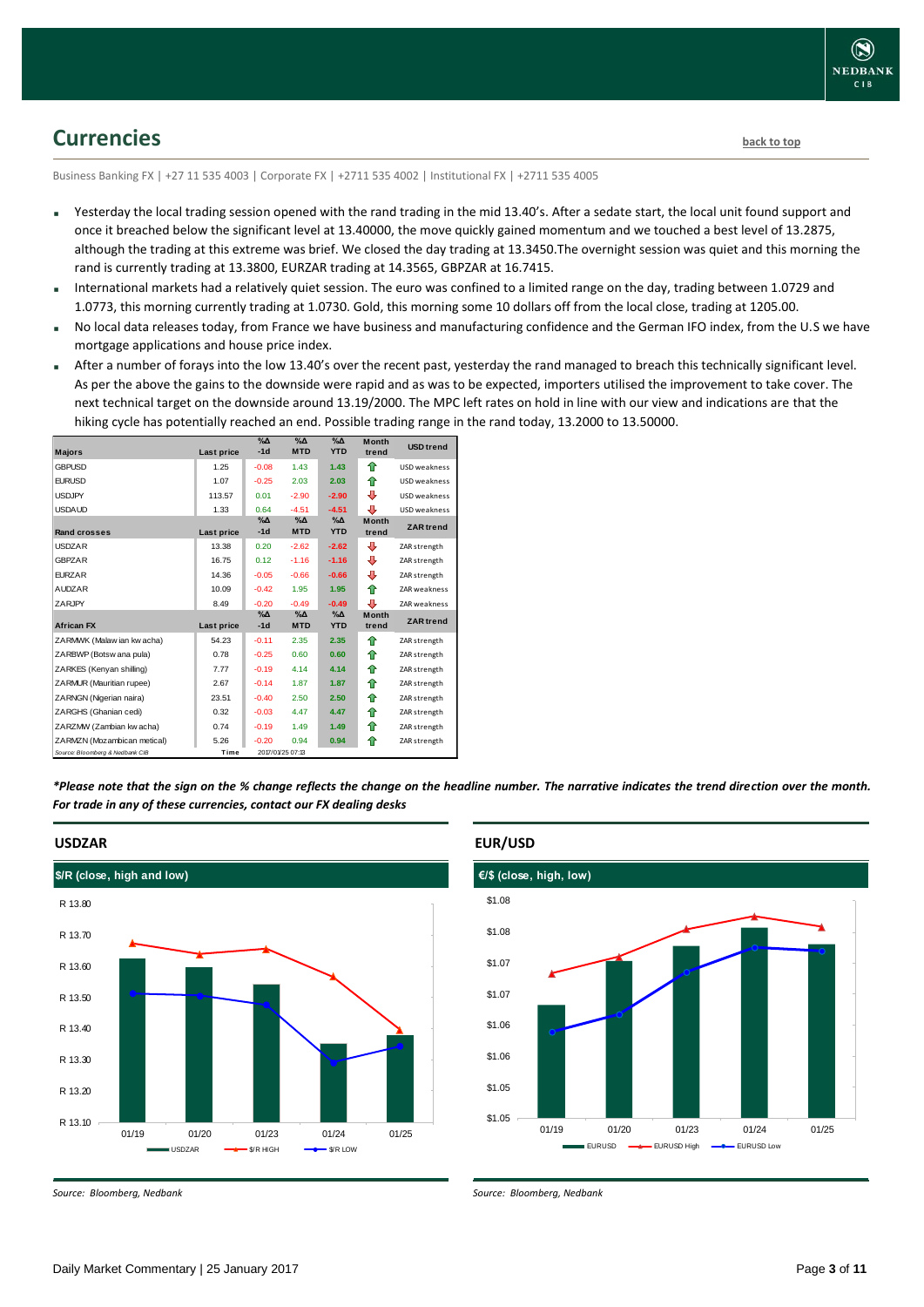## <span id="page-3-0"></span>**Commodities [back to top](#page-0-0)**

Nedbank CIB Market Commentary | CIBMarketComm@Nedbank.co.za | +27 11 295 5430| +27 11 535 4038

- Gold slipped during trade yesterday as the dollar regained some composure albeit still weaker than a week ago. However, the larger driving force to gold was diminished safe haven or alternative demand as US equities put in a solid session on the back of earnings. This saw a short term rotation into growth assets.
- Brent crude remained range bound but elevated as global preliminary PMI data indicates a slightly more upbeat growth outlook. Expectations remain for US stockpiles to continue building in the near term which may create an overhang in coming months.

| <b>Commodities</b>              | Last price | $\% \Delta$<br>$-1d$ | $\% \Delta$<br><b>MTD</b> | $\% \Delta$<br><b>YTD</b> | <b>Month</b><br>trend |
|---------------------------------|------------|----------------------|---------------------------|---------------------------|-----------------------|
| Brent near future (\$)          | 55.33      | $-0.20$              | $-2.62$                   | $-2.62$                   | ⊕                     |
| WTI crude (\$)                  | 53.02      | $-0.30$              | $-1.30$                   | $-1.30$                   | ⊕                     |
| Gold spot (\$)                  | 1 205.36   | $-0.61$              | 5.04                      | 5.04                      | ⇑                     |
| Platinum spot (\$)              | 993.92     | $-0.88$              | 10.06                     | 10.06                     | ⇑                     |
| SA w hite maize spot (R)        | 3 188.00   | $-1.91$              | $-9.99$                   | $-9.99$                   | J                     |
| Source: Bloomberg & Nedbank CIB | Time       |                      | 2017/01/25 07:13          |                           |                       |

### **Platinum vs Gold Platinum vs. Gold**

![](_page_3_Figure_8.jpeg)

#### **Brent Crude vs West Texas Intermediate**

![](_page_3_Figure_10.jpeg)

*Source: Bloomberg*

*Source: Bloomberg*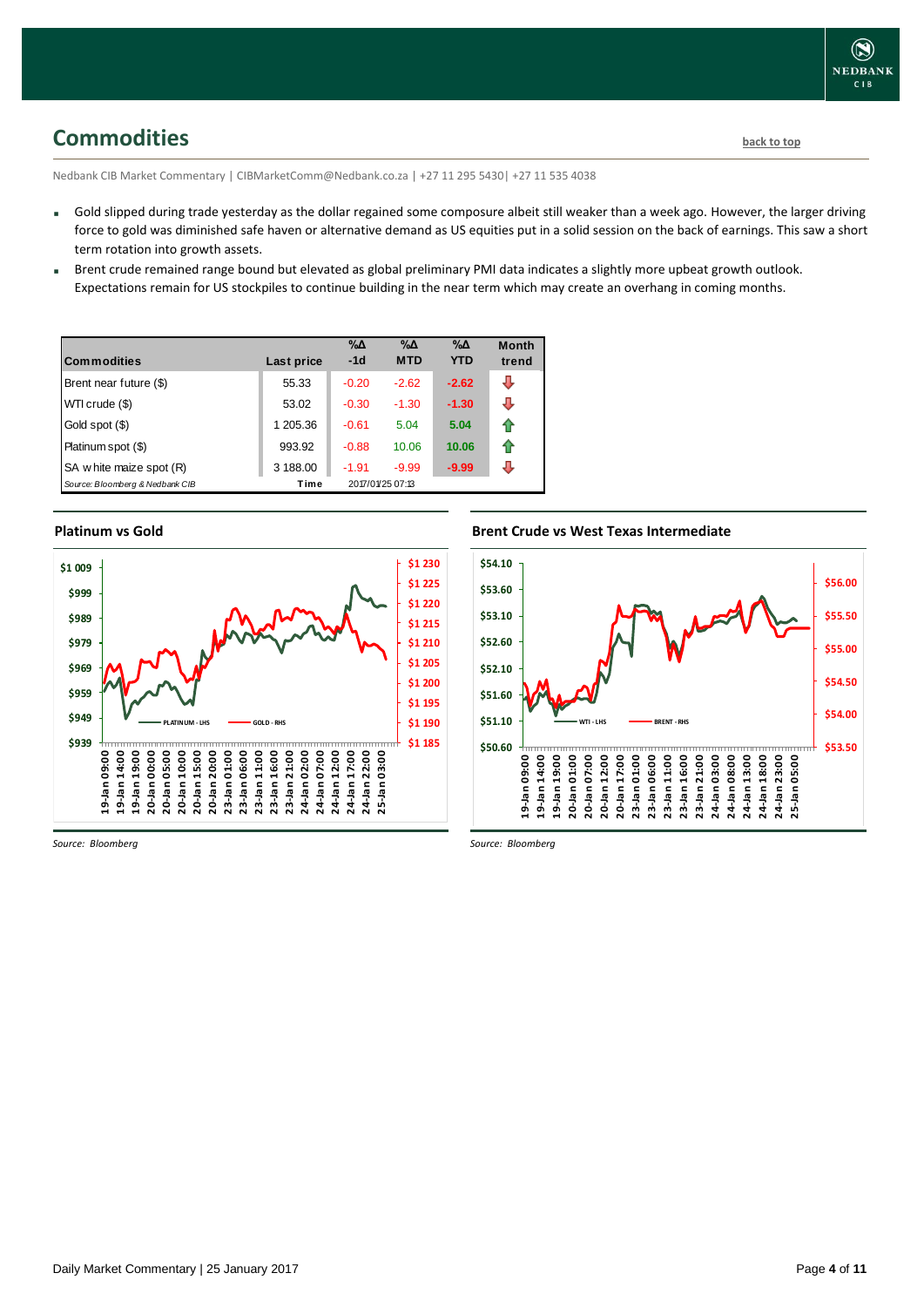# <span id="page-4-0"></span>**Fixed income and interest rates back to the line of the set of the set of the set of the set of the set of the set of the set of the set of the set of the set of the set of the set of the set of the set of the set of th**

Bond flow sales |+2711 535 4021 | Corporate Money Markets | +2711 535 4007 | Business Bank Money Markets | +2711 535 4006

|                                 |            | Δ              | Δ                | Δ          | <b>Month</b> |
|---------------------------------|------------|----------------|------------------|------------|--------------|
| <b>Bonds</b>                    | Last price | 1 <sub>d</sub> | <b>MTD</b>       | <b>YTD</b> | trend        |
|                                 | %          | bps            | bps              | bps        |              |
| R203-0.6 yrs                    | 7.81       | 13.97          | 10.27            | 10.27      | ♠            |
| R208-4.2 yrs                    | 8.04       | 0.00           | $-23.80$         | $-23.80$   | ⊕            |
| R186-9.9 yrs                    | 8.68       | 0.00           | $-22.80$         | $-22.80$   | ⊕            |
| R2048-31.1 yrs                  | 9.42       | 0.00           | $-19.70$         | $-19.70$   | ⊕            |
| <b>US 10 vr</b>                 | 2.46       | $-0.62$        | 1.48             | 1.48       | 合            |
| <b>UK 10 yr</b>                 | 1.40       | 2.56           | 13.16            | 13.16      | ⇑            |
| German 10 yr                    | 0.41       | 12.40          | 96.15            | 133.14     | ⇑            |
| Japan 10 yr                     | 0.07       | 40.38          | 58.70            | 58.70      | ♠            |
|                                 |            | Δ              | $\Delta$         | Δ          | <b>Month</b> |
| <b>Money Market</b>             | Last price | 1 <sub>d</sub> | <b>MTD</b>       | <b>YTD</b> | trend        |
|                                 | $\%$       | bps            | bps              | bps        |              |
| SA repo rate                    | 7.00       | 0.00           | 0.00             | 0.00       | ⇛            |
| SA prime rate                   | 10.50      | 0.00           | 0.00             | 0.00       |              |
| SA CPI (MTD = previous month)   | 6.80       |                | 20.00            |            | ♠            |
| SA 3m JIBAR                     | 7.36       | 0.00           | 0.00             | 0.00       |              |
| SA 3m NCD                       | 7.33       | 0.00           | $-5.00$          | $-5.00$    | ⊕            |
| SA 6m NCD                       | 7.93       | 0.00           | $-5.00$          | $-5.00$    | ⇩            |
| SA 12m NCD                      | 8.40       | 0.00           | $-5.00$          | $-5.00$    | ⊕            |
| US 3m LIBOR                     | 1.04       | $-0.55$        | 4.00             | 4.00       | ⇑            |
| UK 3m LIBOR                     | 0.36       | 0.16           | $-0.54$          | $-0.54$    | ₽            |
| Japan 3m LIBOR                  | $-0.02$    | $-0.49$        | 4.10             | 4.10       | ♠            |
| Source: Bloomberg & Nedbank CIB | Time       |                | 2017/01/25 07:13 |            |              |

|                                  |            | Δ              | Δ          | $\Lambda$  | <b>Month</b> |
|----------------------------------|------------|----------------|------------|------------|--------------|
| <b>FRAs and Swaps</b>            | Last price | 1 <sub>d</sub> | <b>MTD</b> | <b>YTD</b> | trend        |
|                                  | %          | bps            | bps        | bps        |              |
| 3X6 FRA                          | 7.38       | 0.00           | $-1.00$    | $-1.00$    | ⊕            |
| 6X9 FRA                          | 7.39       | 0.00           | $-3.00$    | $-3.00$    | ⊕            |
| 9X12 FRA                         | 7.40       | 0.00           | $-5.00$    | $-5.00$    | ⊕            |
| <b>18X21 FRA</b>                 | 7.43       | 0.00           | $-10.00$   | $-10.00$   | ⊕            |
| SA 2yr Sw ap                     | 7.40       | 0.15           | $-5.80$    | $-5.80$    | ⊕            |
| SA 3yr Sw ap                     | 7.46       | $-1.20$        | $-9.80$    | $-9.80$    | ⊕            |
| SA 5yr Sw ap                     | 7.65       | 0.00           | $-16.10$   | $-16.10$   | ⊕            |
| SA 10yr Sw ap                    | 8.12       | 1.00           | $-21.10$   | $-23.00$   | ⊕            |
| SA 15yr Swap                     | 8.26       | 1.00           | $-22.50$   | $-22.50$   | ⊕            |
|                                  |            | Δ              | Δ          | Δ          | <b>Month</b> |
| <b>Spreads</b>                   | Last price | 1 <sub>d</sub> | <b>MTD</b> | <b>YTD</b> | trend        |
|                                  | $\%$       | bps            | bps        | bps        |              |
| 2v10v                            | $-0.71$    | $-0.85$        | 15.30      | 17.20      | ⇑            |
| 3v10v                            | $-0.64$    | $-2.20$        | 11.30      | 13.20      | ✿            |
| R186-R203                        | 1.02       | $-13.97$       | $-33.07$   | $-33.07$   | ⊕            |
| R2048-R186                       | 0.74       | 0.00           | 3.10       | 3.10       | 合            |
| 5y-R186                          | $-1.03$    | 0.00           | 6.70       | 6.70       | 合            |
| 10y-R186                         | $-0.58$    | 1.00           | 1.70       | $-0.20$    | 合            |
| 15y-R186                         | $-0.43$    | 1.00           | 0.30       | 0.30       | 合            |
|                                  |            |                |            |            |              |
| SA 5yr CDS spread - basis points | 205.48     | $-1.82$        | $-11.52$   | $-11.52$   | ⇩            |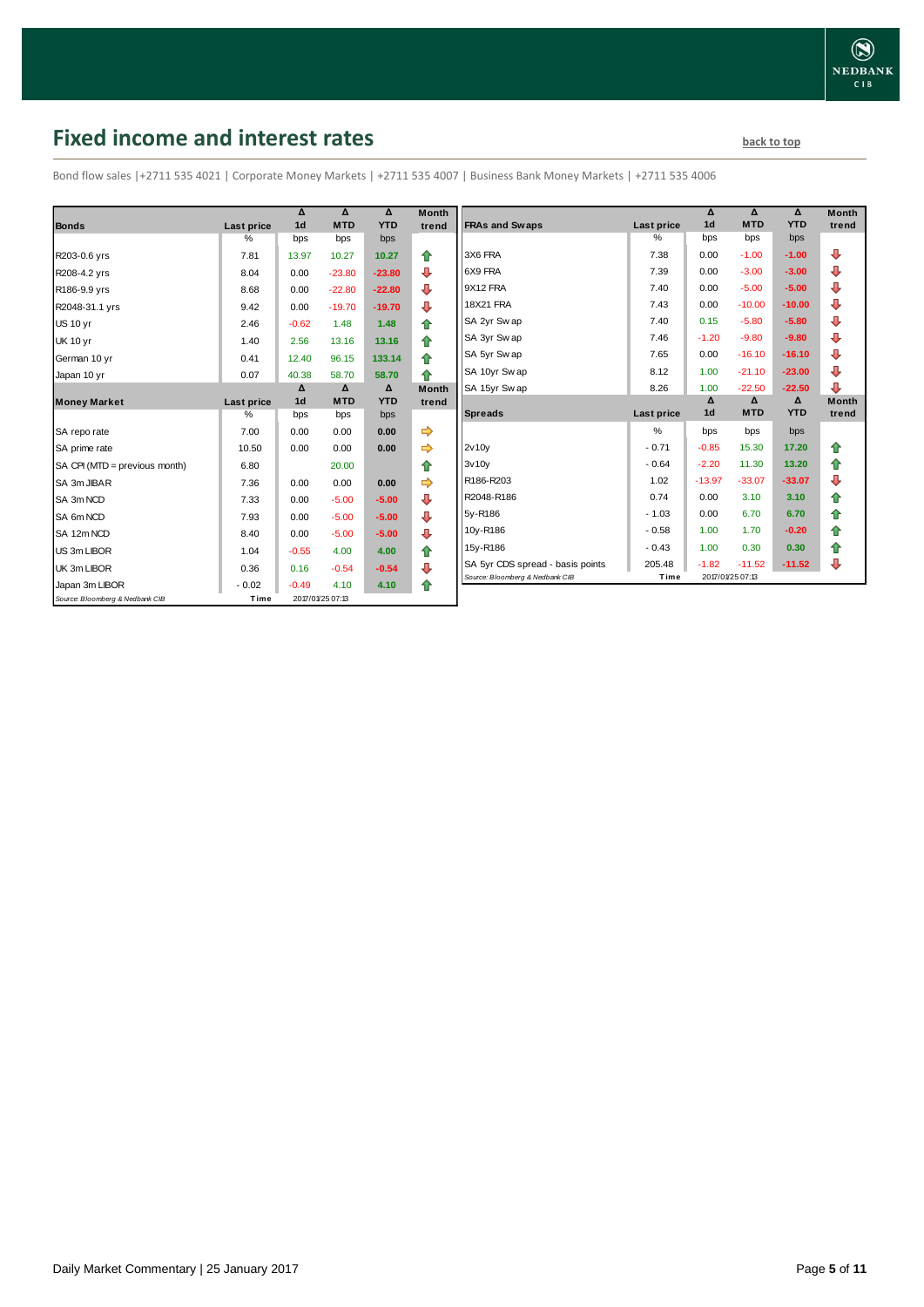## <span id="page-5-0"></span>**Equities [back to top](#page-0-0)**

Cash equities | +2711 535 4030/31

### **South Africa**

 After spending most of the session swinging between gains and losses the Top40 ended day up 0.49% at 46461.90. Mining stocks lead the market higher, lifted by higher metal prices and a weaker dollar. Platinum stocks outperformed, with the likes of Impala and Amplats surging 7.84% and 5.54% respectively. Anglo American added 3.01%, after De Beers reported its biggest diamond sale in at least a year, seeing good demand in most categories. In other corporate news, Imperial lost 1.34% following a trading statement, reporting a decline of between 13%-20% in HEPS for the six months to December 2016, which were impacted by foreign exchange losses and higher finance costs. The value at the close was R24Billion and the rand was trading at R13.32 vs. the dollar.

#### **UK/Europe**

 European markets ended the day mostly firmer, with resource counters amongst the biggest movers. In London, he FTSE 100 moved higher after the UK Supreme Court ruled that Theresa May would need parliament's approval before Britain exits the EU, but eased lower into the close. A number of weak earnings reports capped gains. Telecoms firm, BT Group fell more than 19% after cutting forecast for 2017 and 2018, due to an accounting malpractice in its Italian business. Easy Jet lost 8.8% after their first quarter earnings disappointed and Swiss bakery firm Aryzta tumbled almost 32% after issuing a profit warning. The DAX rose 0.43%, the CAC40 gained 0.18% while the FTSE lost 0.01%.

#### **USA**

 US markets closed firmer last night, with the Nasdaq and the S&P500 touching record highs, boosted by financial and technology stocks. DuPont rose 4.5%, after reporting better than expected results, lifting the materials sector, while strong gains from IBM (+2.8%) and Intel (+2.3%) lifted the tech sector. Yahoo added 3.5% after their quarterly results beat estimates. Automakers were strong with the likes of GM, Ford and Chrysler adding between 1% and 5.8%, after Donald Trump held meetings with US auto industry executive, urging them to keep production in the country.

#### **Asia**

 Asian markets are strong this morning, with the Nikkei outperforming the region, following the record close in the US overnight. Japan's exports rose for the first time in 15 months on good sales of electronics and car parts, adding the to the Nikkei strength, even though the threat of US protectionism looms. Gains were capped in China after the central bank raised interest rates on a key funding tool to curb borrowing. Financial and materials lifted the ASX, while gold stocks lagged. BHP Billiton was up 3.1% after reporting strong quarterly earnings, touching its highest level since June 2015. Rio Tinto was also up over 3% after agreeing to sell its Australian unit Coal & Allied Industries to Yancoal Australia LTD for \$2.45billion.

| <b>Developed Markets</b>        | Last price  | $\%$ $\Delta$<br>$-1d$ | %Д<br><b>MTD</b> | %Δ<br><b>YTD</b>            | <b>Month</b><br>trend |
|---------------------------------|-------------|------------------------|------------------|-----------------------------|-----------------------|
| Dow Jones                       | 19 912.71   | 0.57                   | 0.76             | 0.76                        | ⇑                     |
| Nasdag                          | 5 600.96    | 0.86                   | 4.05             | 4.05                        | ⇮                     |
| S&P 500                         | 2 2 8 0.0 7 | 0.66                   | 1.84             | 1.84                        | ⇮                     |
| DJ Eurostoxx 50                 | 3 281.53    | 0.26                   | $-0.27$          | $-0.27$                     | ⊕                     |
| <b>DAX</b>                      | 11 594.94   | 0.43                   | 0.99             | 0.99                        | ⇑                     |
| CAC                             | 4 830.03    | 0.18                   | $-0.66$          | $-0.66$                     | ⊕                     |
| <b>FTSE</b>                     | 7 150.34    | $-0.01$                | 0.11             | 0.11                        | ⇑                     |
| ASX200                          | 5 671.50    | 0.38                   | 0.10             | 0.10                        | ⇑                     |
| Nikkei 225                      | 19 004.57   | 1.15                   | $-0.57$          | $-0.57$                     | ⊕                     |
| <b>MSCI World</b>               | 1790.57     | 0.51                   | 2.25             | 2.25                        | ♠                     |
| <b>Emerging Markets</b>         |             | %Δ<br>$-1d$            | %Δ<br><b>MTD</b> | %Δ<br><b>YTD</b>            | <b>Month</b><br>trend |
|                                 | Last price  |                        |                  |                             |                       |
| Hang Seng                       | 22 989.62   | 0.17                   | 5.50             | 4.50                        | ⇑                     |
| Shanghai                        | 3 149.92    | 0.23                   | 1.49             | 1.49                        | ♠                     |
| Brazil Bovespa                  | 65 840.09   | 0.14                   | 9.32             | 9.32                        | ♠                     |
| India - NSE                     | 27 486.12   | 0.40                   | 3.23             | 3.23                        | ⇑                     |
| <b>Russia Micex</b>             | 2 174.59    | 1.33                   | $-2.60$          | $-2.60$                     | ⊕                     |
| <b>MSCI</b> Emerging            | 908.63      | 0.72                   | 5.38             | 5.38                        | ♠                     |
|                                 |             | %Δ                     | %Δ               | $\%$ $\Delta$<br><b>YTD</b> | <b>Month</b>          |
| <b>SA Indices</b>               | Last price  | $-1d$                  | <b>MTD</b>       |                             | trend                 |
| <b>JSE All Share</b>            | 53 342.04   | 0.57                   | 5.31             | 5.31                        | ♠                     |
| Top 40                          | 46 461.91   | 0.49                   | 5.83             | 5.83                        | ♠                     |
| Resi 10                         | 36 210.15   | 1.85                   | 12.77            | 12.77                       | ♠                     |
| Indi 25                         | 67 417.73   | 0.18                   | 4.88             | 4.88                        | ⇑                     |
| Fini 15                         | 15 171.28   | $-0.13$                | 0.62             | 0.62                        | ⇑                     |
| Source: Bloomberg & Nedbank CIB | Time        |                        | 2017/01/25 07:13 |                             |                       |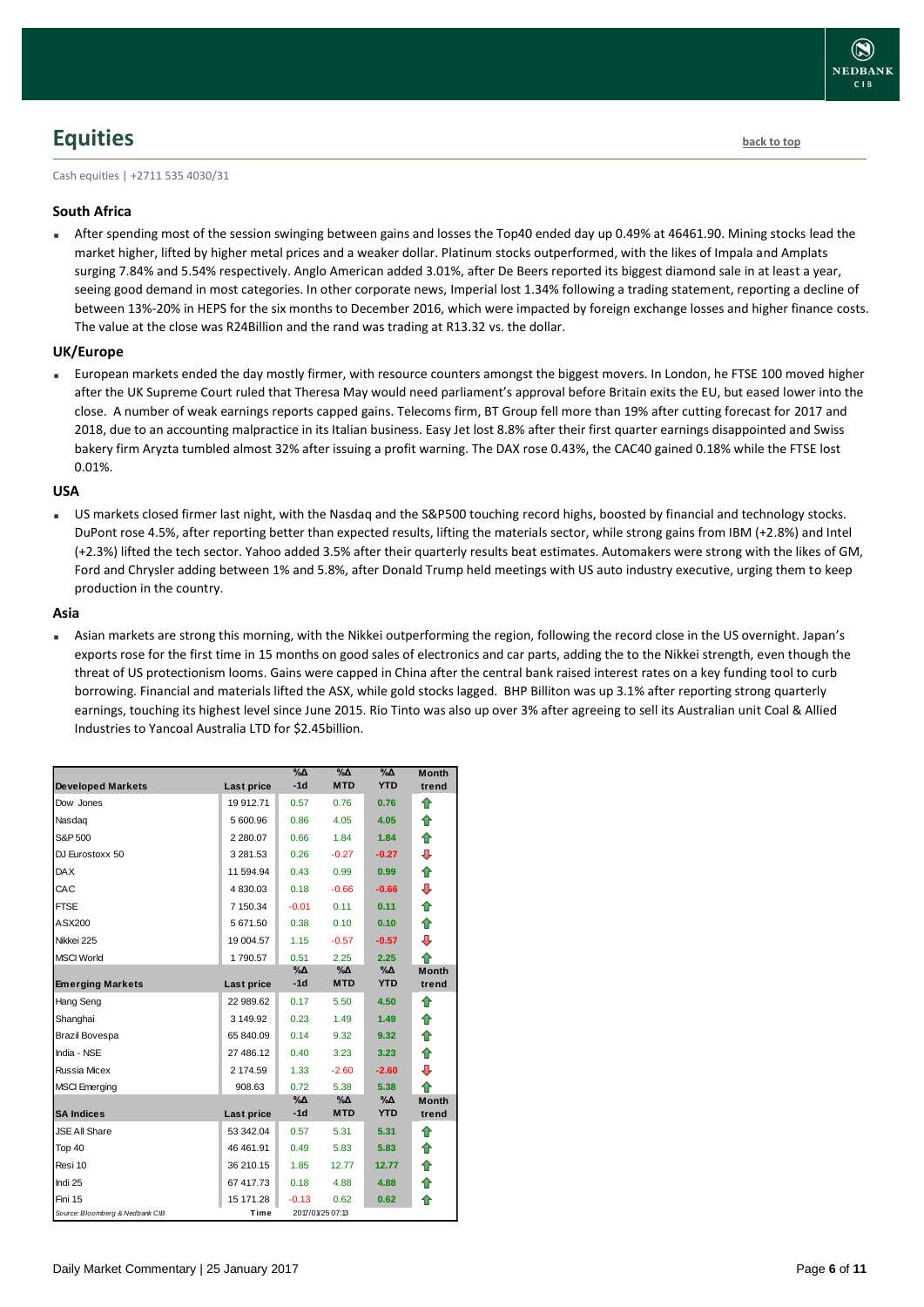![](_page_6_Picture_0.jpeg)

### <span id="page-6-0"></span>**Economics [back to top](#page-0-0)**

Nedbank CIB Market Commentary | CIBMarketComm@Nedbank.co.za | +27 11 295 5430

#### **US**

 US existing home sales fell by 2.8% m/m in December, from +1.4% in November, worse than forecasts for a decline of 1.6% This tooks total existing home sales to 5.49m .The weaker headline numbers masks the fact that December is usually a soft month with the current print still the best in around 10 years. Furthermore, inventory levels declined to 1.65m which is the lowest since 1999 indicating that the robust state of the housing market over the last year has taken up significant supply.

**Synopsis: This is not usually a market moving print. The risk of higher mortgage rates may weigh on activity but to the extent that the Fed doesn't deliver on the expected 3 hikes this year (our view is one), the market may well remain supported. Greater fiscal spending advocated by a Trump presidency may spell wider deficits, higher debt and inflation, but we view this as a risk for 2018 rather than the near term. UK**

- Public sector net borrowing requirement, excluding banks, (deficit) eased to £6.9 billion in December, from £11.3 billion in November, marginally worse than forecasts of £6.7 billion but better than the £7.2bn for the same period last year. This took the total deficit for the fiscal year to date to £63.8bn.While government spending was largely unchanged, revenues rose strongly across many sub-categories.
- The public sector net cash requirement which includes the impact of the BOE's asset purchase programme rose to £36.3bn from around £20bn prior and is the widest since 2008 according to Bloomberg. This takes net debt to 86.2% of GDP excluding public sector banking groups and to 102.4% of GDP for the public sector as a whole.

**Synopsis: The data suggests that public finances remain on track with the FY deficit expected to come in line with projections, dependent on how revenue performs in January (a revenue heavy month). Brexit risks coupled with the potential renegotiation of trade pacts will be the key medium term drivers. No changes to monetary policy expected in the near term while we maintain weaker sterling view.**

## <span id="page-6-1"></span>**Economic calendar [back to top](#page-0-0)**

Nedbank CIB Market Commentary | CIBMarketComm@Nedbank.co.za | +27 11 295 5430

| <b>Time</b> | Country Event |                                      | Period     | Survey                   | Actual           | Prior             | <b>Revised</b>           |
|-------------|---------------|--------------------------------------|------------|--------------------------|------------------|-------------------|--------------------------|
| $23$ -Jan   |               |                                      |            |                          |                  |                   |                          |
| 17:00       | EC            | <b>Consumer Confidence</b>           | Jan A      | $-4.80$                  | $-4.90$          | $-5.10$           |                          |
| 24-Jan      |               |                                      |            |                          |                  |                   |                          |
| 02:30       | <b>JN</b>     | Nikkei Japan PMI Mfg                 | Jan P      | $\overline{a}$           | 52.80            | 52.40             | $\overline{a}$           |
| 09:00       | <b>SA</b>     | Leading Indicator                    | Nov        | $\overline{\phantom{m}}$ | 95.60            | 94.40             | 94.60                    |
| 10:30       | GE            | Markit/BME Germany Manufacturing PMI | Jan P      | 55.40                    | 56.50            | 55.60             |                          |
| 10:30       | <b>GE</b>     | Markit Germany Services PMI          | Jan P      | 54.50                    | 53.20            | 54.30             | --                       |
| 10:30       | GE            | Markit/BME Germany Composite PMI     | Jan P      | 55.30                    | 54.70            | 55.20             | $\qquad \qquad -$        |
| 11:00       | EC            | Markit Eurozone Manufacturing PMI    | Jan P      | 54.80                    | 55.10            | 54.90             |                          |
| 11:00       | <b>EC</b>     | Markit Eurozone Services PMI         | Jan P      | 53.80                    | 53.60            | 53.70             | $\overline{\phantom{a}}$ |
| 11:00       | EC            | Markit Eurozone Composite PMI        | Jan P      | 54.50                    | 54.30            | 54.40             | $\qquad \qquad -$        |
| 11:30       | UK            | <b>Public Sector Net Borrowing</b>   | Dec        | 6.8 <sub>b</sub>         | 6.4 <sub>b</sub> | 12.2 <sub>b</sub> | 10.8b                    |
| 11:30       | UK            | <b>PSNB ex Banking Groups</b>        | Dec        | 6.7 <sub>b</sub>         | 6.9 <sub>b</sub> | 12.6b             | 11.3 <sub>b</sub>        |
| 16:45       | US            | Markit US Manufacturing PMI          | Jan P      | 54.30                    | 55.1             | 54.30             | --                       |
| 17:00       | US            | <b>Existing Home Sales</b>           | Dec        | 5.52m                    | 5.49m            | 5.61m             | 5.65m                    |
| 17:00       | <b>US</b>     | <b>Existing Home Sales MoM</b>       | Dec        | $-1.60%$                 | $-2.8%$          | 0.70%             | 1.40%                    |
| 17:00       | <b>US</b>     | <b>Richmond Fed Manufact, Index</b>  | Jan        | $\overline{7}$           | 12               | 8.00              | $\qquad \qquad -$        |
|             | <b>SA</b>     | <b>SARB Announce Interest Rate</b>   | 2017/01/24 | 7.00%                    | 7.00%            | 7.00%             |                          |

*Source: Bloomberg*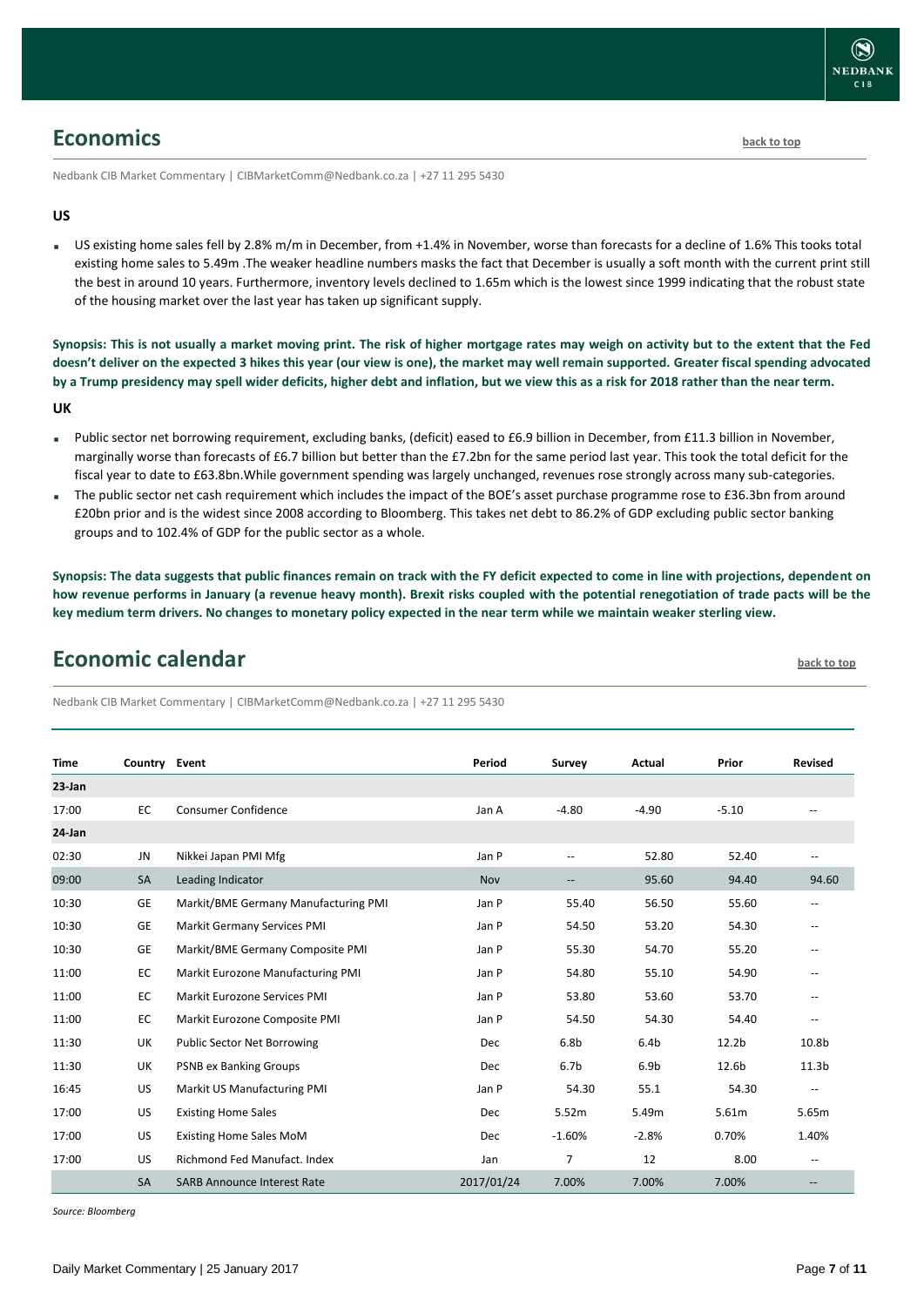# <span id="page-7-0"></span>**JSE performance [back to top](#page-0-0)**

Nedbank CIB Market Commentary | CIBMarketComm@Nedbank.co.za | +27 11 295 5430

|                                    |            | $\%$ $\Delta$ | %Δ                | $\% \Delta$       | <b>Month</b> |
|------------------------------------|------------|---------------|-------------------|-------------------|--------------|
| <b>Top40 constituents</b>          | Last price | $-1d$         | <b>MTD</b>        | <b>YTD</b>        | trend        |
| AGL: Anglo American Plc            | 230.10     | 3.01          | 17.94             | 17.94             | ⇑            |
| ANG: Anglogold Ashanti Ltd         | 169.61     | 0.58          | 11.16             | 11.16             | ⇑            |
| APN: Aspen Pharmacare Holdings Lt  | 305.41     | 0.71          | 7.70              | 7.70              | ⇑            |
| BAT: Brait Se                      | 80.19      | 0.24          | $-8.42$           | -8.42             | ⊕            |
| BGA: Barclays Africa Group Ltd     | 164.50     | $-0.06$       | $-2.48$           | $-2.48$           | ⇩            |
| <b>BID: Bid Corp Ltd</b>           | 237.92     | $-0.86$       | $-2.95$           | $-2.95$           | ⇩            |
| BIL: Bhp Billiton Plc              | 249.42     | 2.23          | 14.06             | 14.06             | ✿            |
| BTI: British American Tobacco Plc  | 797.99     | $-0.59$       | 2.49              | 2.49              | ✿            |
| <b>BVT: Bidvest Group Ltd</b>      | 169.50     | $-0.41$       | $-6.48$           | -6.48             | ⇩            |
| CFR : Financiere Richemont-Dep Rec | 102.59     | $-1.04$       | 13.06             | 13.06             | ⇑            |
| DSY: Discovery Ltd                 | 117.50     | 0.75          | 2.62              | 2.62              | ✿            |
| FFA: Fortress Income Fund Ltd-A    | 17.57      | $-0.17$       | 6.04              | 6.04              | ⇑            |
| FFB: Fortress Income Fund Ltd      | 35.00      | $-0.06$       | 8.26              | 8.26              | ⇑            |
| FSR: Firstrand Ltd                 | 52.32      | $-0.93$       | $-1.60$           | $-1.60$           | ⇩            |
| GFI : Gold Fields Ltd              | 48.00      | 1.59          | 10.12             | 10.12             | ✿            |
| GRT: Grow thpoint Properties Ltd   | 26.20      | $-0.38$       | 1.20              | 1.20              | ⇮            |
| IMP: Impala Platinum Holdings Ltd  | 55.00      | 7.84          | 28.69             | 28.69             | ⇑            |
| INL: Investec Ltd                  | 95.01      | $-0.41$       | 4.69              | 4.69              | ⇑            |
| INP: Investec Plc                  | 95.53      | 0.01          | 5.27              | 5.27              | ✿            |
| <b>ITU: Intu Properties Plc</b>    | 45.62      | $-0.59$       | $-2.89$           | $-2.89$           | ⊕            |
| LHC: Life Healthcare Group Holdin  | 34.50      | $-1.03$       | 5.83              | 5.83              | ✿            |
| MEI: Mediclinic International Plc  | 132.50     | 0.38          | 1.92              | 1.92              | ✿            |
| MND: Mondi Ltd                     | 300.00     | $-0.33$       | 7.15              | 7.15              | ✿            |
| MNP: Mondi Plc                     | 300.25     | $-0.58$       | 7.72              | 7.72              | ✿            |
| MRP: Mr Price Group Ltd            | 155.01     | 0.66          | $-2.85$           | $-2.85$           | ₽            |
| MTN: Mtn Group Ltd                 | 126.97     | $-0.11$       | 0.63              | 0.63 <sub>1</sub> | ⇑            |
| NED: Nedbank Group Ltd             | 237.00     | 0.00          | $-0.47$           | $-0.47$           | ⇩            |
| NPN: Naspers Ltd-N Shs             | 2 166.17   | 0.84          | 7.55              | 7.55              | ⇑            |
| NTC: Netcare Ltd                   | 32.70      | 0.43          | 2.70              | 2.70              | ✿            |
| OML: Old Mutual Plc                | 35.27      | 0.48          | 2.41              | 2.41              | ⇧            |
| RDF: Redefine Properties Ltd       | 11.15      | 0.54          | $-0.36$           | $-0.36$           | ⇩            |
| REI: Reinet Investments Sa-Dr      | 27.87      | $-0.82$       | 3.99              | 3.99 <sub>1</sub> | ⇑            |
| REM: Remgro Ltd                    | 226.42     | 1.53          | 1.51              | 1.51              | ✿            |
| RMH: Rmb Holdings Ltd              | 67.29      | 0.42          | 1.34              | 1.34              | 合            |
| SAP: Sappi Limited                 | 84.02      | $-1.15$       | $-6.59$           | $-6.59$           | ⇩            |
| SBK: Standard Bank Group Ltd       | 148.20     | $-0.89$       | $-2.34$           | -2.34             | ⊕            |
| SHP: Shoprite Holdings Ltd         | 171.50     | $-0.35$       | 0.02 <sub>1</sub> | 0.02              | ⇮            |
| SLM : Sanlam Ltd                   | 65.75      | 0.83          | 4.53              | 4.53              | ⇮            |
| SNH : Steinhoff International H Nv | 69.68      | $-0.75$       | $-2.24$           | $-2.24$           | ⇩            |
| SOL : Sasol Ltd                    | 430.95     | 0.56          | 8.03              | 8.03              | 合            |
| TBS: Tiger Brands Ltd              | 414.85     | 1.64          | 4.28              | 4.28              | ✿            |
| VOD: Vodacom Group Ltd             | 152.50     | 0.71          | 0.07              | 0.07              | ⇑            |
| WHL : Woolw orths Holdings Ltd     | 74.50      | 1.64          | 4.90              | 4.90              | ⇑            |
| Source: Bloomberg & Nedbank CIB    | Time       |               | 2017/01/25 07:13  |                   |              |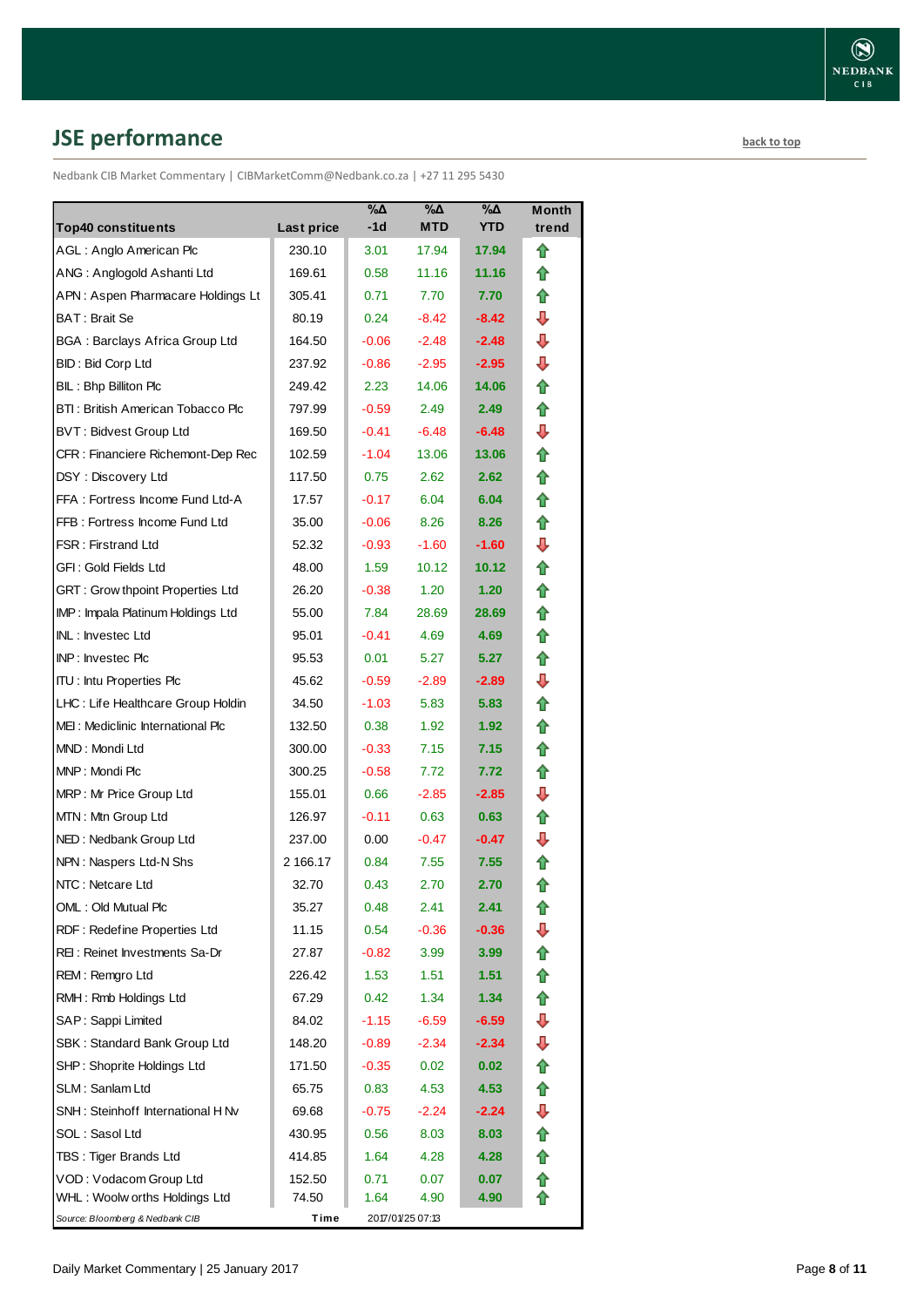# <span id="page-8-0"></span>**Last day to trade back to the contract of the contract of the contract of the contract of the contract of the contract of the contract of the contract of the contract of the contract of the contract of the contract of t**

Susan Correia | [Scorreia@Nedbankcapital.co.za](mailto:Scorreia@Nedbankcapital.co.za) | +27 11 295 8227

| <b>Share Code</b> | Share name                     | Dividend / interest rate     |
|-------------------|--------------------------------|------------------------------|
| 24 January 2017   |                                |                              |
| <b>CLS</b>        | Clicks Group Ltd               | dividend $@$ 196cps          |
| ILRP1             | IL Redeemable Pref1 March 2017 | dividend @ 1475.825690cps    |
| ILRP2             | IL Redeemable Pref2 March 2019 | dividend @ $1475.825690$ cps |
| IMRP5             | IM Redeemable Pref5 July 2023  | dividend @ 459.4048cps       |
| <b>NFGOVI</b>     | Newfunds GOVI ETF              | dividend TBA                 |
| <b>NFILBI</b>     | Newfunds ILBI ETF              | dividend TBA                 |
| <b>NFTRCI</b>     | Newfunds TRACI 3-M ETF         | dividend TBA                 |
| <b>NTC</b>        | Netcare Ltd                    | dividend @ 57cps             |
| <b>PFG</b>        | Pioneer Food Group Ltd         | dividend @ 260cps            |
| <b>STXRAF</b>     | Satrix RAFi 40 Portfolio       | dividend TBA                 |
| <b>TMT</b>        | Trematon Cap Inv Ltd           | dividend @ 4cps              |
| TON               | Tongaat Hulett Ltd             | dividend $@$ 100cps          |

*Source: JSE*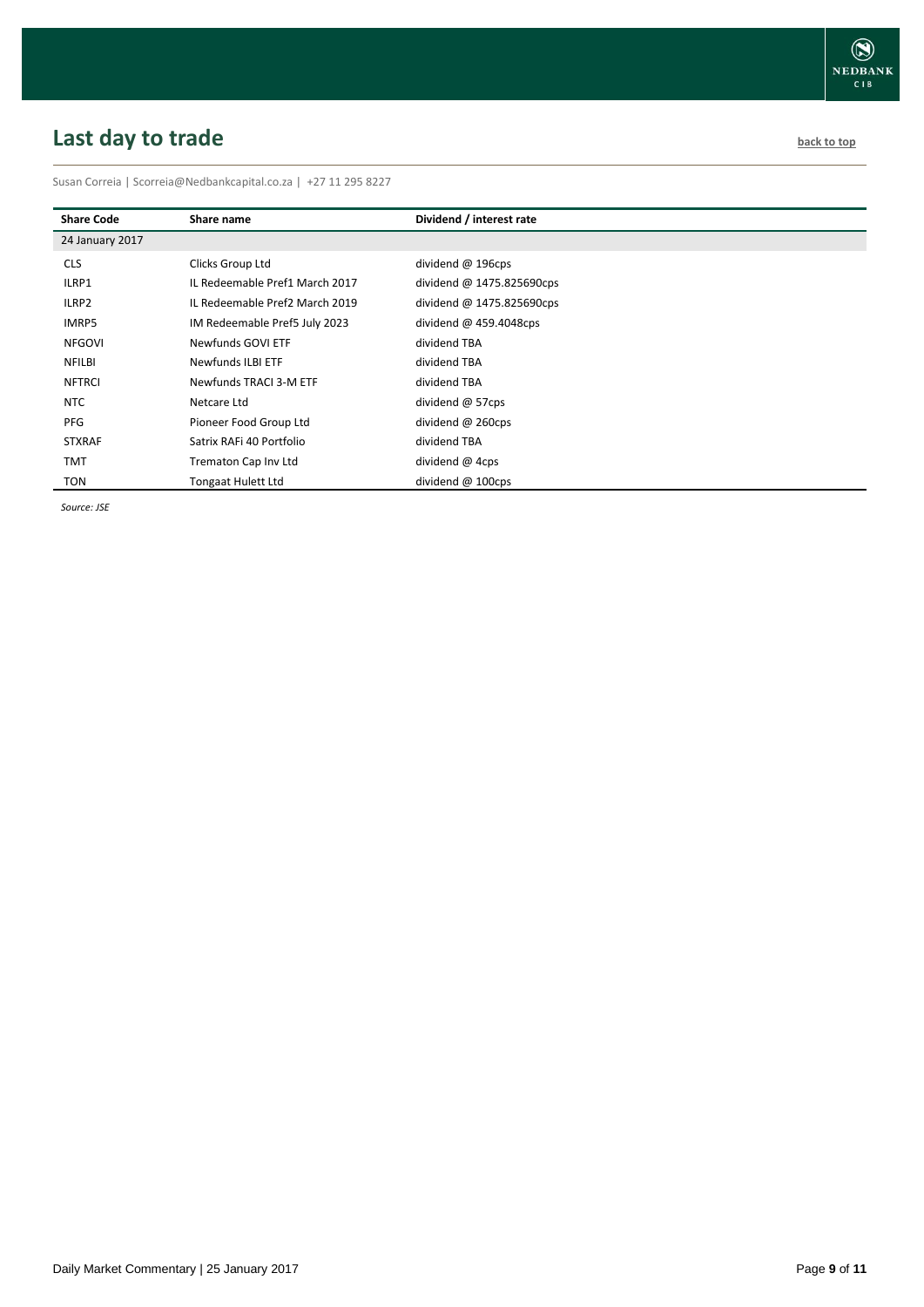### <span id="page-9-0"></span>**Contacts**

**Head: Strategic Research Mohammed Yaseen Nalla, CFA** (011) 295 5430

**ALM Portfolio Management** (011) 535 4042

**Equities Sales and Distribution** (011) 535 4030/31

**Forex Institutional Sales Desk** (011) 535 4005

**Interest Rate Swaps & FRA's Trading** (011) 535 4004

**Money Market Institutional Sales Desk** (011) 535 4008

**Treasury: Economic Analyst Reezwana Sumad** (011) 294 1753

**Bond Trading** (011) 535 4021

**Forex Business Banking Sales Desk** (011) 535 4003

**Forex Retail Sales Desk** (011) 535 4020

**Money Market Business Banking Sales Desk** (011) 535 4006

**Non Soft & Soft Commodities Trading** (011) 535 4038

**Credit Derivatives**  (011) 535 4047

**Forex Corporate Sales Desk** JHB (011) 535 4002; DBN (031) 327 3000; CTN (021) 413 9300

**Inflation Trading** (011) 535 4026

**Money Market Corporate Sales Desk** JHB (011) 535 4007; DBN (031) 327 3000; CTN (021) 413 9300

**Preference shares desk** (011) 535 4072

![](_page_9_Picture_20.jpeg)